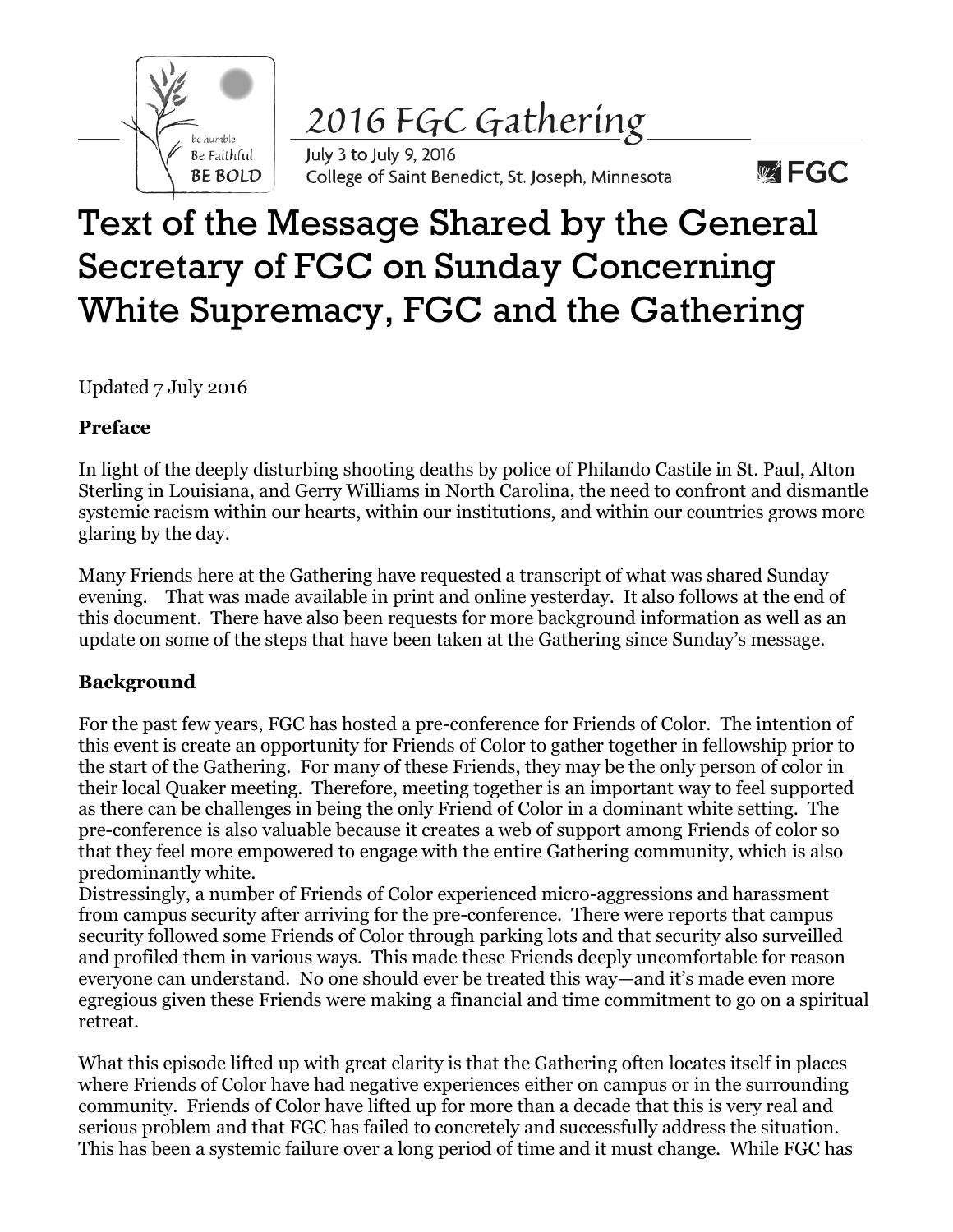

2016 FGC Gathering

July 3 to July 9, 2016 College of Saint Benedict, St. Joseph, Minnesota

 $\mathbb{Z}$  FGC

tried to find historically black colleges in the past to host us, or find more diverse urban campuses where Friends of Color might feel safer, it's also true that we have not succeeded in doing so. There have been reasons cited as to why, but regardless of the whys we must find a solution so that the Gathering becomes a safe container for all Friends, not just white Friends. One glaring problem is there have been no Friends of Color involved in site selection. Friends of Color must have a more direct role in site selection and have positions of authority within the structure of FGC. As the General Secretary of FGC, I apologize to all Friends and especially Friends of Color that this very real and very painful problem has not been properly addressed. This Gathering has brought into stark relief that FGC as an institution must find a way forward so that we can become the community we have been working and praying to become.

### **What Has Happened Since**

The first step was for our Gathering Coordinator to engage with our host about how security is being handled. The report I received was that the meeting went well. The sisters and the administration have a commitment to hospitality and were concerned to learn that Friends within our community were having a negative experience. It was agreed that patrols would be lessened. Also, they volunteered to move some of their security patrols out of cars and into golf carts or on to foot in an effort to lessen their own visibility and try to create a more comfortable space for Friends. We appreciate the campus hearing our concerns and taking steps to try to create a more hospitable environment for all Friends for the remainder of our time here. It's my prayer that these steps are creating a better experience for Friends of Color. The above was also a learning for us as organizers. While we often have talks with campus security before the Gathering about various issues, we want to more proactively suggest to future campuses ways that their security units can reduce their visibility and create a greater feeling of welcome for all Friends.

In terms of FGC and site selection, we've begun the conversation of how we can change our structure and processes so that we can do our very best to secure future sites that reflect the needs of all Friends, not just white Friends. We hope Friends will keep in mind that next year's site has already been selected and preparation for Niagara is well underway. Locations must be booked long in advance. With that said, we will make changes within FGC as quickly as possible and do our best to create a better future together.

#### **Text of the Message from Sunday Evening**

#### 3 July 2016

The milk of human love can go sour when we conform to the norms of the dominant American culture, a White Supremacist culture where whiteness trumps any card, no matter how worthy.

Today I have again been reminded that the culture of FGC, in spite of our intentions, mirrors that dominant White Supremacist culture with cruel severity and persistence.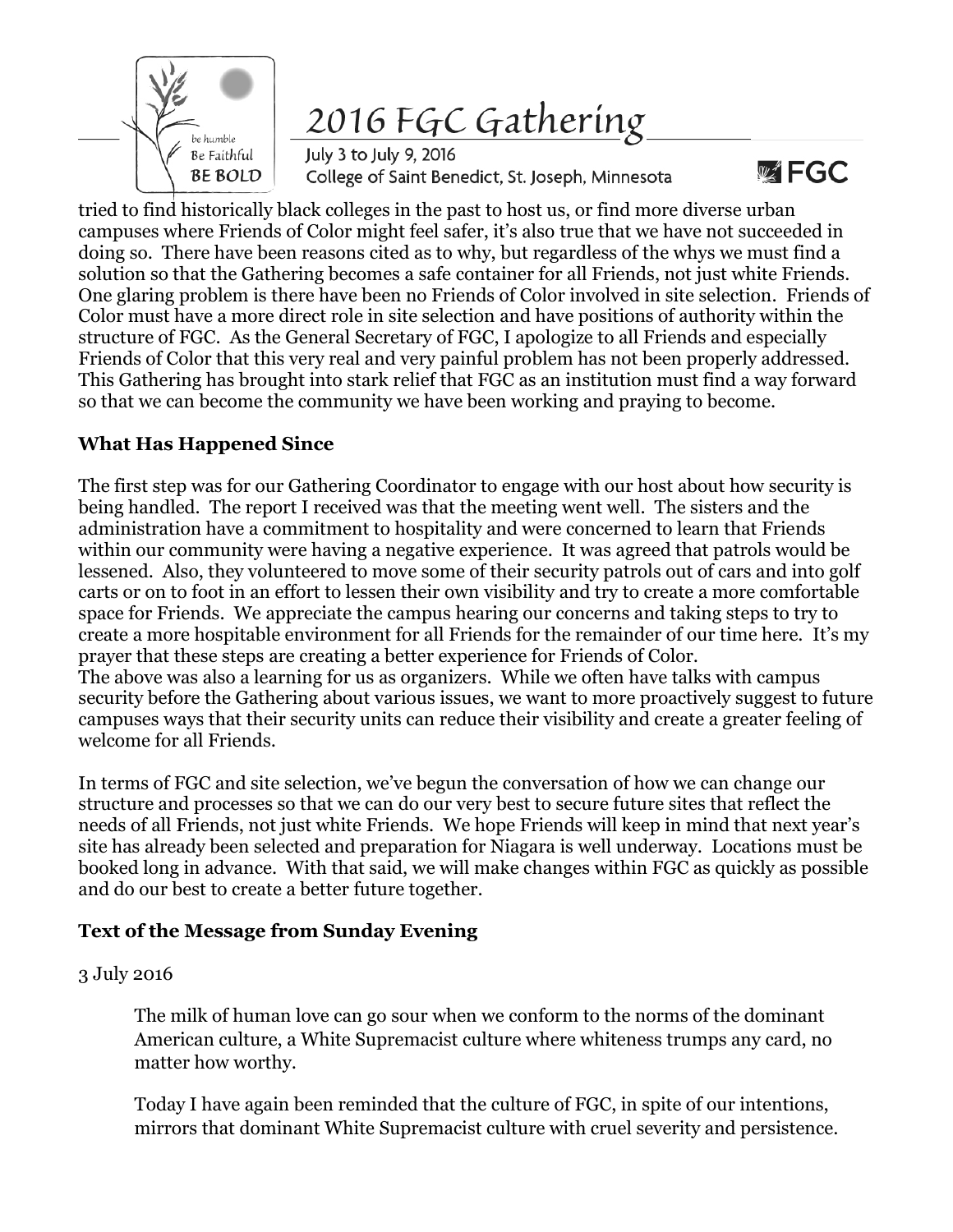

2016 FGC Gathering

July 3 to July 9, 2016 College of Saint Benedict, St. Joseph, Minnesota



On the stage, our facing bench, sit many of those who led and supported the organization as well as implemented this Gathering. I ask you, who sits there? Where are the people of color who are Quaker or who work for this organization?

Some people of color have, yet again, experienced harassment and micro-aggression from security forces on this campus this weekend.

We practice White Supremacy in our isolation among "people like us" and away from the masses perceived as "not Quaker material"—a persistent addiction that grows out of the fear that we might change if we became more diverse.

This campus was chosen by a committee of FGC that spoke to the direct perceived needs of the white majority of FGC. Assumptions were made that the needs of people of color would not be otherwise.

#### Denial

This town, which is far from reflecting the racial demographic of this nation, is a place which the people of color at the pre-conference Gathering were cautioned to approach only in threes. Why? if one is injured, there is a second to stay with them, and a third to come back here for help.

An FGC committee chose this town. Who was at that table?

This is the latest of many such choices.

Denial

This concern is at the center of our possibilities for spiritual growth

- · As individuals
- As the organization FGC
- As Quakers

White Supremacy distracts us from our work as Quakers. We are the body of Christ. Do we use our whole body, or just the parts we consider pretty enough?

I invite you, in your worship to consider the following queries: